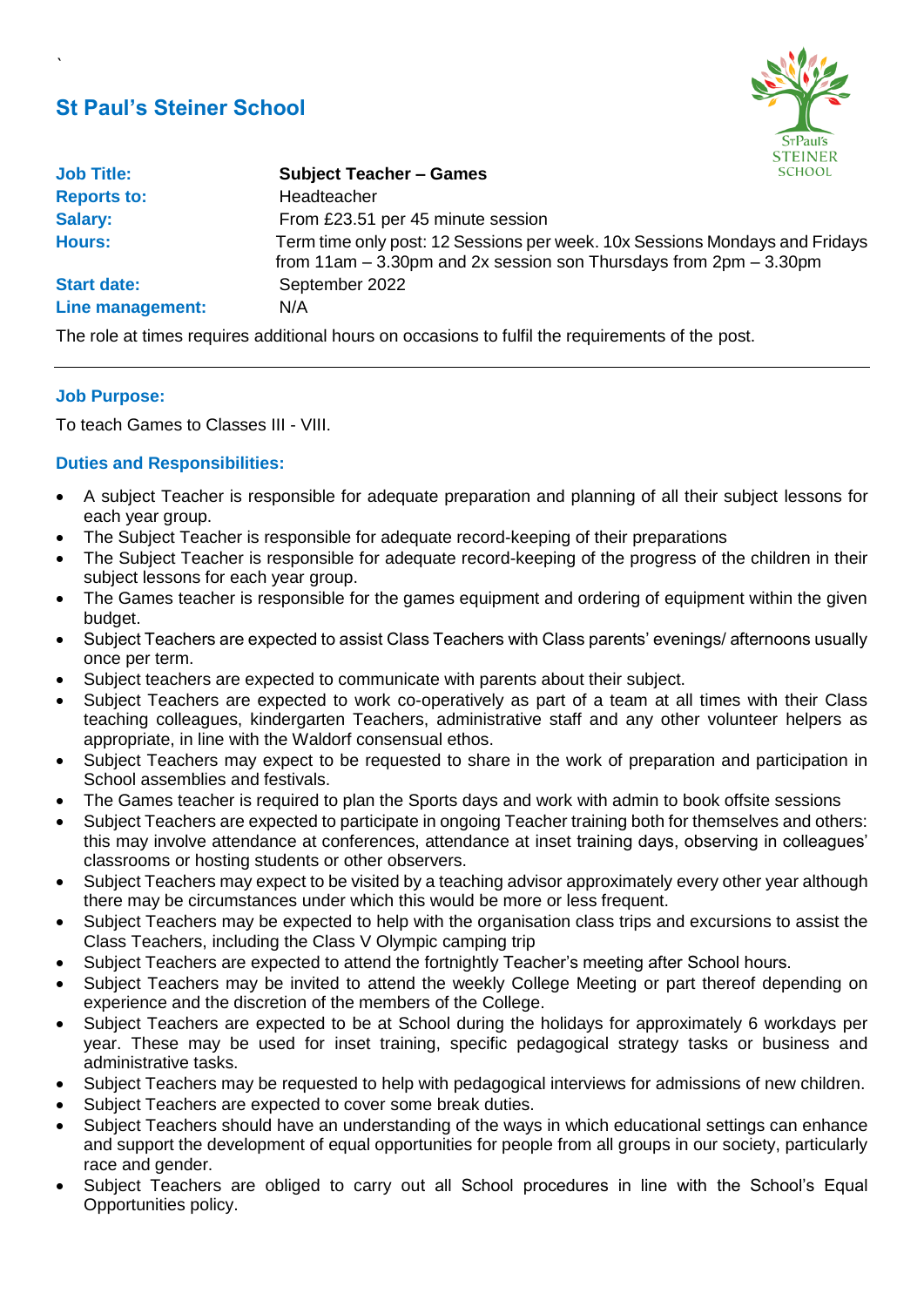- `
- Subject Teachers are expected to work with SENCo and be familiar with IEP procedures and apply a differentiated lesson plan when needed
- Subject Teachers are expected to have a good understanding of policies and procedures and ensure adherence of statutory obligations (e.g. Health & Safety**)**
- At all times, subject Teachers are obliged to respect professional confidentiality with regard to information about children, parents and Teachers at the School.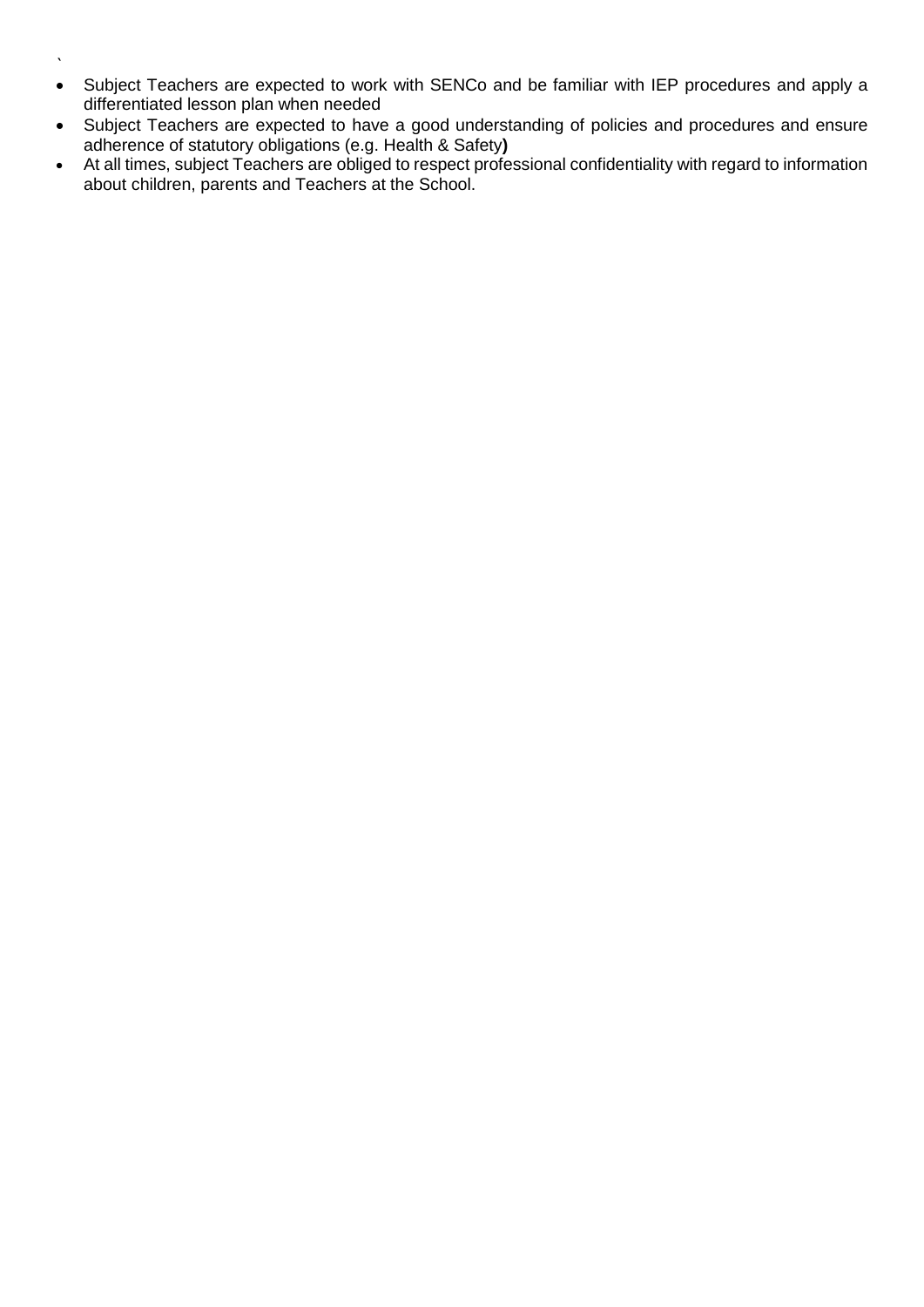# **Qualifications:**

## *Essential*

`

.

- A good University Bachelors Degree or its equivalent
- Teaching experience

### *Desirable*

- A recognised Waldorf Teacher Training certificate
- 2 or more years' experience teaching in a Waldorf Teaching environment.
- 2 or more years experience teaching large classes in any School environment.
- Experience and understanding of Steiner Waldorf Schools, how they work and what they strive to achieve.
- Particular qualifications in this subject would be a significant advantage.

## **Working with colleagues and other relevant professionals**

- Communicate effectively with other staff members and pupils, and with parents and carers under the direction of the class teacher
- Understand their role in order to be able to work collaboratively with classroom teachers and other colleagues, including specialist advisory teachers
- Develop effective professional relationships with colleagues

## **Whole-school organisation, strategy and development**

### **Health and safety**

- Promote the safety and wellbeing of pupils, and help to safeguard pupils' well-being by following the requirements of Keeping Children Safe in Education and our school's child protection policy
- Look after children who are upset or have had accidents

### **Professional development**

- Help keep their own knowledge and understanding relevant and up-to-date by reflecting on their own practice, liaising with school leaders, and identifying relevant professional development to improve personal effectiveness
- Take opportunities to build the appropriate skills, qualifications, and/or experience needed for the role, with support from the school
- Take part in the school's appraisal procedures

### **Personal and professional conduct**

- Uphold public trust in the education profession and maintain high standards of ethics and behaviour, within and outside school
- Have proper and professional regard for the ethos, policies and practices of the school, and maintain high standards of attendance and punctuality
- Demonstrate positive attitudes, values and behaviours to develop and sustain effective relationships with the school community
- Respect individual differences and cultural diversity

The Subject Teacher will be required to safeguard and promote the welfare of children and young people, and follow school policies and the staff code of conduct.